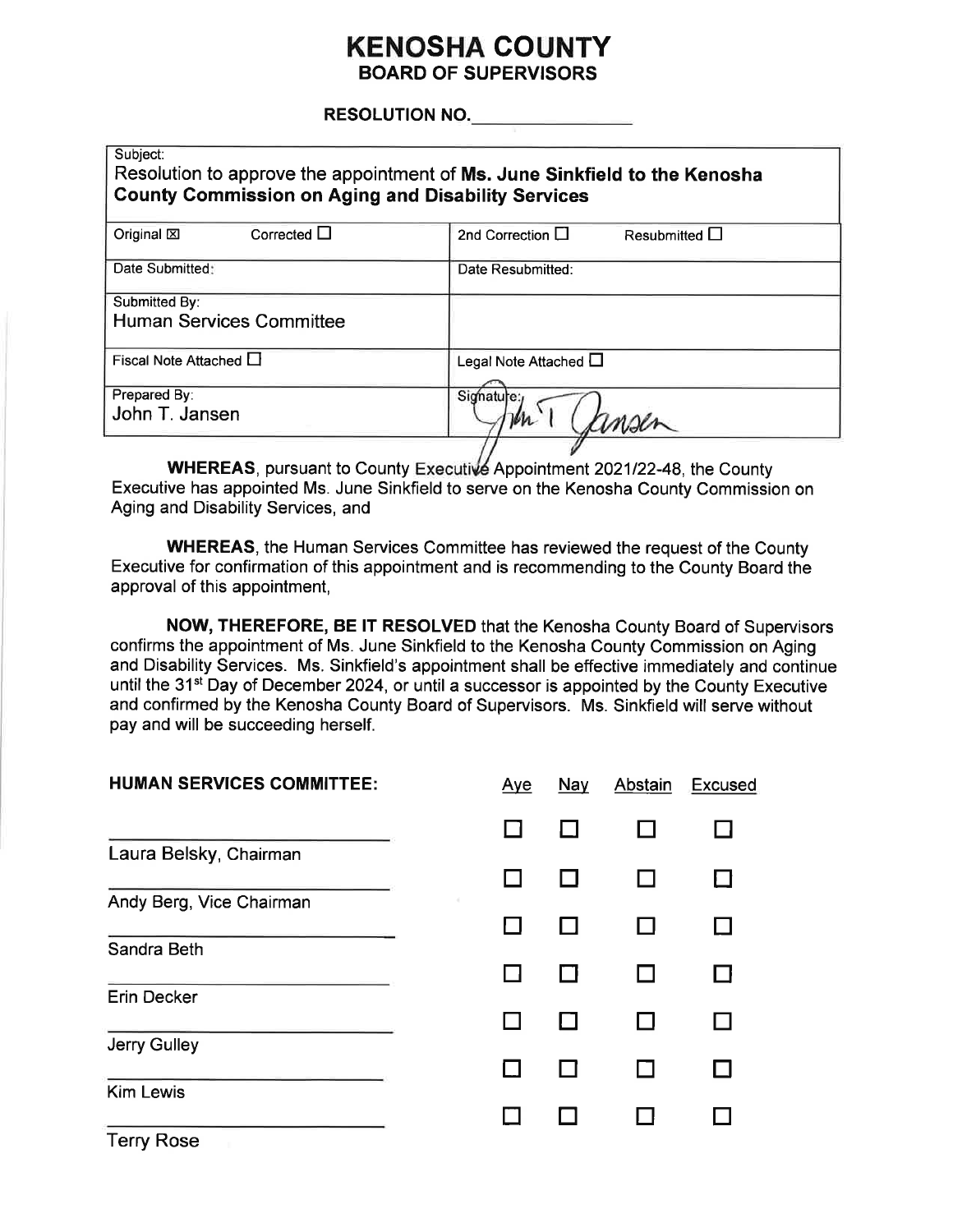

# **COUNTY OF KENOSHA**

**OFFICE OF THE COUNTY EXECUTIVE** Jim Kreuser, County Executive

 $1010 - 56$ <sup>th</sup> Street, Third Floor Kenosha, Wisconsin 53 140  $(262)$  653-2600 Fax: (262) 653-2817

## ADMINISTRATIVE PROPOSAL

## **COUNTY EXECUTIVE APPOINTMENT 2021/22-48**

## RE: KENOSHA COUNTY COMMISSION ON AGING AND DISABILITY SERVICES

### TO THE HONORABLE KENOSHA COUNTY BOARD OF SUPERVISORS

Placing special trust in her judgment and based upon her qualifications, I hereby submit to the Honorable Kenosha County Board of Supervisors for its review and approval the name of

> Ms. June Sinkfield Kenosha, WI 53142

to serve on the Kenosha County Commission on Aging and Disability Services beginning immediately upon confirmation by the County Board and continuing until the  $31<sup>st</sup>$  day of December 2024 or until a successor is appointed by the County Executive and confirmed by the Kenosha County Board of Supervisors.

Since her last appointment in February 2019, Ms. Sinkfield has attended 7 of the 20 meetings held. Of her 13 absences, 11 were excused.

Ms. Sinkfield will serve without pay. Ms. Sinkfield will be succeeding herself.

Respectfully submitted this 28<sup>th</sup> day of October 2021.

im Kneuser

Jim Kreuser Kenosha County Executive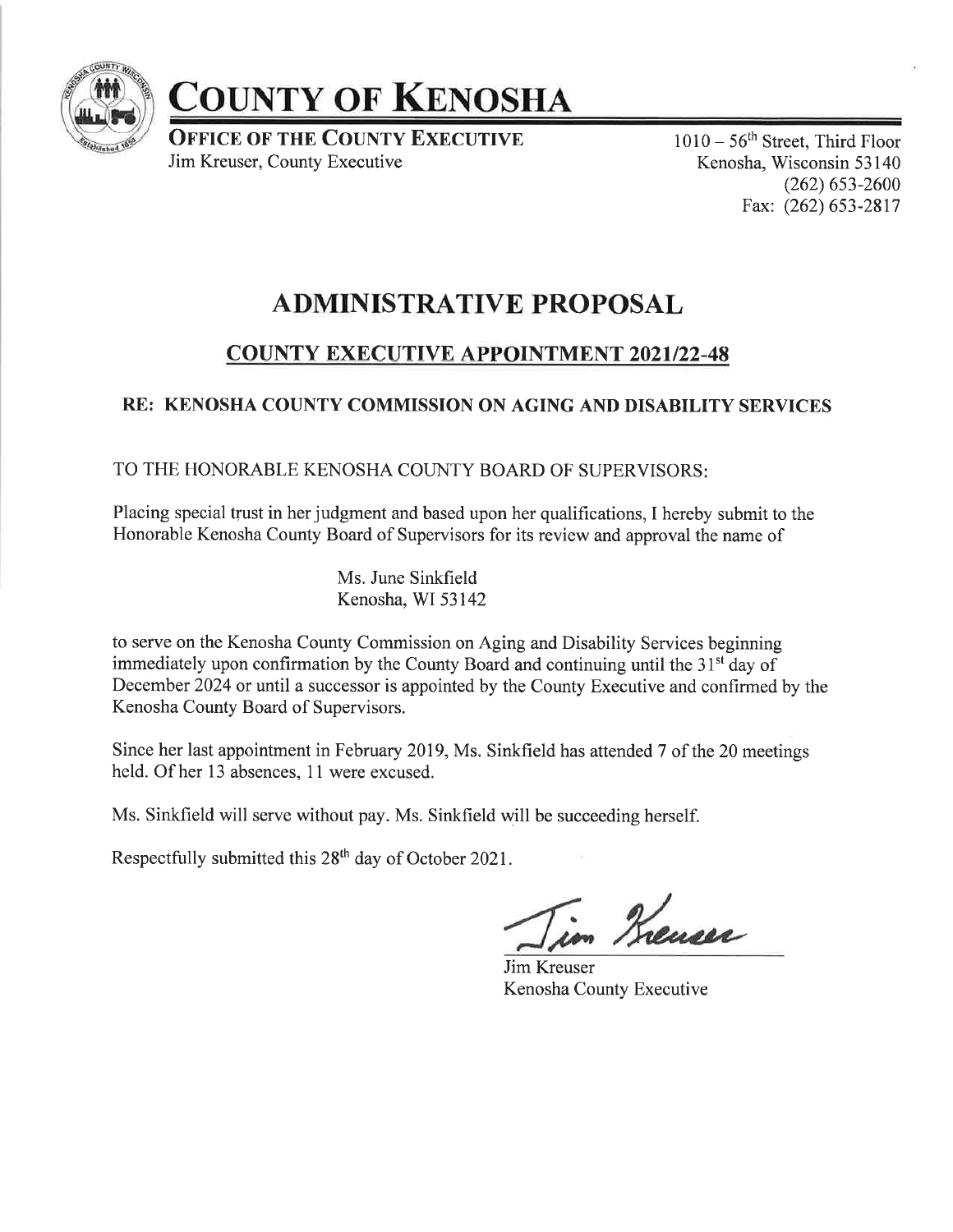#### COUNTY OF KENOSHA OFFICE OF THE COUNTY EXECUTIVE JIM KREUSER

### APPOINTMENT PROFILE KENOSHA COUNTY COMMISSIONS. COMMITTEES & BOARDS

| (Please type or print)<br>Information marked with an * will be redacted before this form is publicly posted.                                                                                                                                                                |
|-----------------------------------------------------------------------------------------------------------------------------------------------------------------------------------------------------------------------------------------------------------------------------|
| Name: $\frac{C}{\sqrt{C}}$ Middle Initial (optional)<br>Sunkfie16                                                                                                                                                                                                           |
| *Residence Address:<br><u> 1989 - Jan Sterling von Berling von Berling von Berling von Berling von Berling von Berling von Berling von B</u>                                                                                                                                |
| Occupation: Retured<br>Title                                                                                                                                                                                                                                                |
| *Business Address:                                                                                                                                                                                                                                                          |
| *Telephone Number: Residence<br>$*$ Business                                                                                                                                                                                                                                |
| *Daytime Telephone Number:                                                                                                                                                                                                                                                  |
| *Email Address:                                                                                                                                                                                                                                                             |
| Name of the Commission, Committee or Board for which you are applying:                                                                                                                                                                                                      |
| Kenoshalty Commission of Aging a Disability                                                                                                                                                                                                                                 |
| Personal Statement: Please indicate why you believe you would be a valuable addition to<br>the Commission, Committee or Board for which you are applying. If more space is<br>needed, please attach a separate sheet.<br>product<br>ecoured con fu<br>Lale<br><i>kalle,</i> |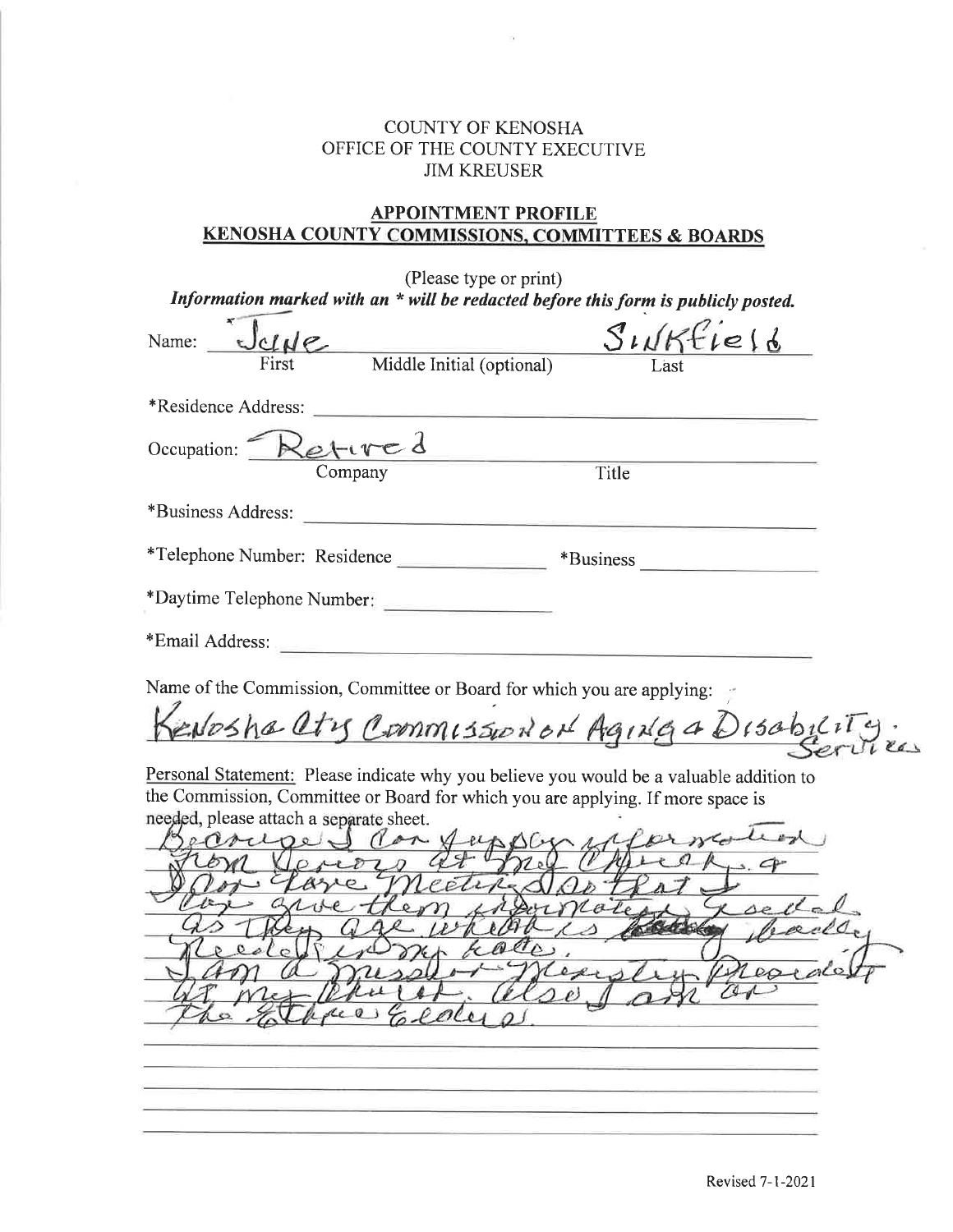Kenosha County Commissions, Committees & Boards Appointment Profile - Page 2

Additional Information

Nominee's Supervisory District:

Special Interests: Indicate organizations or activities in which you have a special interest but may not have been actively involved.

Do you or have you done business with any part of Kenosha County Government in the past 5 years? Yes ( $\rightarrow$  No ( $\overleftrightarrow{\mathsf{X}}$ ) If yes, please attach a detailed explanation.

Affiliations: List affiliations in all service groups, public service organizations, social or charitable groups, labor, business or professional organization, and indicate if it was a board or staff affiliation.

Governmental Services: List services with any govemmental unit.

Conflict Of Interest: It would be inappropriate for you, as a current or prospective appointee, to have a member of your immediate family directly involved with any action that may come under the inquiry or advice of the appointed board, commission, or committee. A committee member declared in conflict would be prohibited from voting on any motion where "direct involvement" had been declared and may result in embarrassment to you and/or Kenosha

of Nominee

 $9 - 21 - 21$ 

Date

Please Return To

Kenosha County Executive <sup>1010</sup>- 56th Street Kenosha, WI 53140 Email: County. Executive@kenoshacounty.org